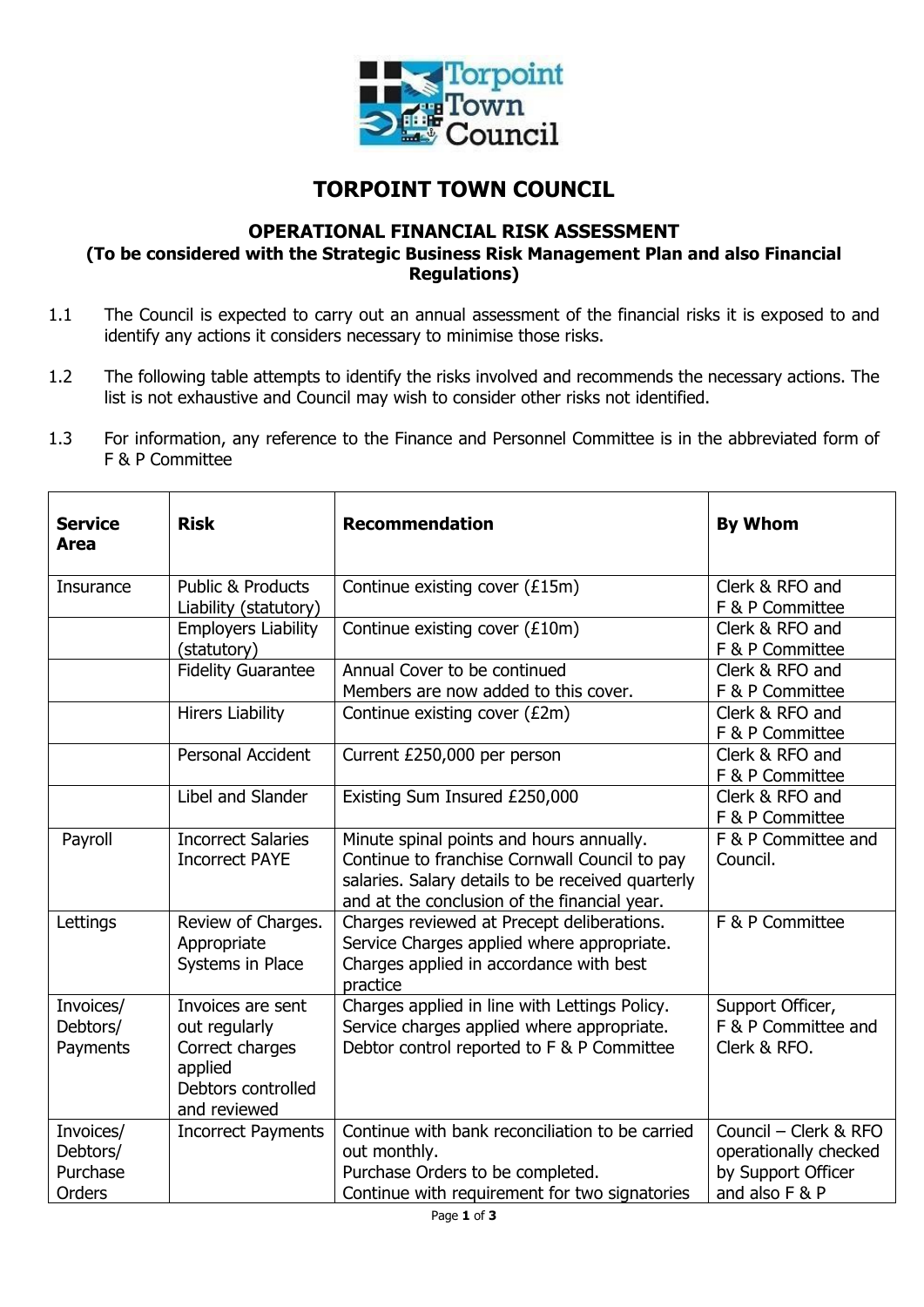|                                         |                                                                                                                                                | to authorise online BACS payments.<br>Payments are presented to Council or<br>Committee for payment                                                                                                                                                                               | Committee.                                                                                                   |
|-----------------------------------------|------------------------------------------------------------------------------------------------------------------------------------------------|-----------------------------------------------------------------------------------------------------------------------------------------------------------------------------------------------------------------------------------------------------------------------------------|--------------------------------------------------------------------------------------------------------------|
| Invoices/<br>Debtors/<br>Reconciliation | Reconciliation                                                                                                                                 | Monthly cash book/bank reconciliation<br>Support Officer and Clerk & RFO - separation<br>of duties.<br>Council Member undertakes monthly bank<br>statement reconciliation to Xero.                                                                                                | Clerk & $RFO -$<br><b>Members</b><br>Reflected in monthly<br>financial information<br>as reported to Council |
| Precept                                 | Annual precept not<br>the result of proper<br>detailed<br>consideration.<br>Illegal expenditure.                                               | Continue to present budget to Special Budget<br>meeting.<br>Continue to ensure that all expenditure is<br>within legal powers.                                                                                                                                                    | F & P Committee (all<br>members are invited).                                                                |
|                                         | Inadequate<br>monitoring of<br>performance.                                                                                                    | Continue to regularly consider budget-<br>monitoring report (monthly).                                                                                                                                                                                                            | Council and All<br>Committees                                                                                |
| Property                                | Equipment, Plant<br>and External<br>Equipment and<br>Plant                                                                                     | Continue with regular maintenance and safety<br>checks and take unsafe equipment out of<br>service until repairs carried out.                                                                                                                                                     | <b>Asset Management</b><br>and<br><b>Operations Committee</b>                                                |
|                                         | Processes                                                                                                                                      | Regular inspections of Council Property<br>Monitoring and recording of<br>Inspections<br>Maintenance and Inspections fire equipment<br>and processes, legionella and asbestos<br>Training and CPD identified for staff.<br>Asset Register and Asset Condition Surveys in<br>place | Staff and Asset<br>Management<br>and Operations<br>Committee                                                 |
| Health and<br>Safety                    | Health and Safety<br>Policy                                                                                                                    | Continue with annual review in line with other<br>policies                                                                                                                                                                                                                        | <b>Asset Management</b><br>and<br><b>Operations Committee</b>                                                |
|                                         | <b>Production of Risk</b><br>Assessments<br>and Method<br><b>Statements</b>                                                                    | Allocate CPD for staff<br>Procedure in place contractors to produce<br>documentation                                                                                                                                                                                              | <b>Asset Management</b><br>and Operations<br>Committee,<br><b>Operations Manager</b><br>Clerk & RFO          |
|                                         | <b>First Aid</b>                                                                                                                               | Continue with CPD for staff<br>Review accident and HSE Procedures                                                                                                                                                                                                                 | <b>Asset Management</b><br>and Operations<br>Committee,<br>Operations Manager,<br>Clerk & RFO                |
| Accounting                              | Non-standard<br>and/or non-<br>compliant records<br>kept                                                                                       | Continue to require adequate, complete and<br>statutory financial records and accounts as<br>implemented by Clerk & RFO                                                                                                                                                           | F & P Committee and<br>Clerk & RFO                                                                           |
|                                         | Non-compliance<br>with statutory<br>deadlines for the<br>completion/<br>approval/<br>submission of<br>accounts and other<br>financial returns. | Continue to ensure that all accounts and<br>returns are completed and submitted by the<br>deadlines.                                                                                                                                                                              | Clerk & RFO and<br>Council                                                                                   |